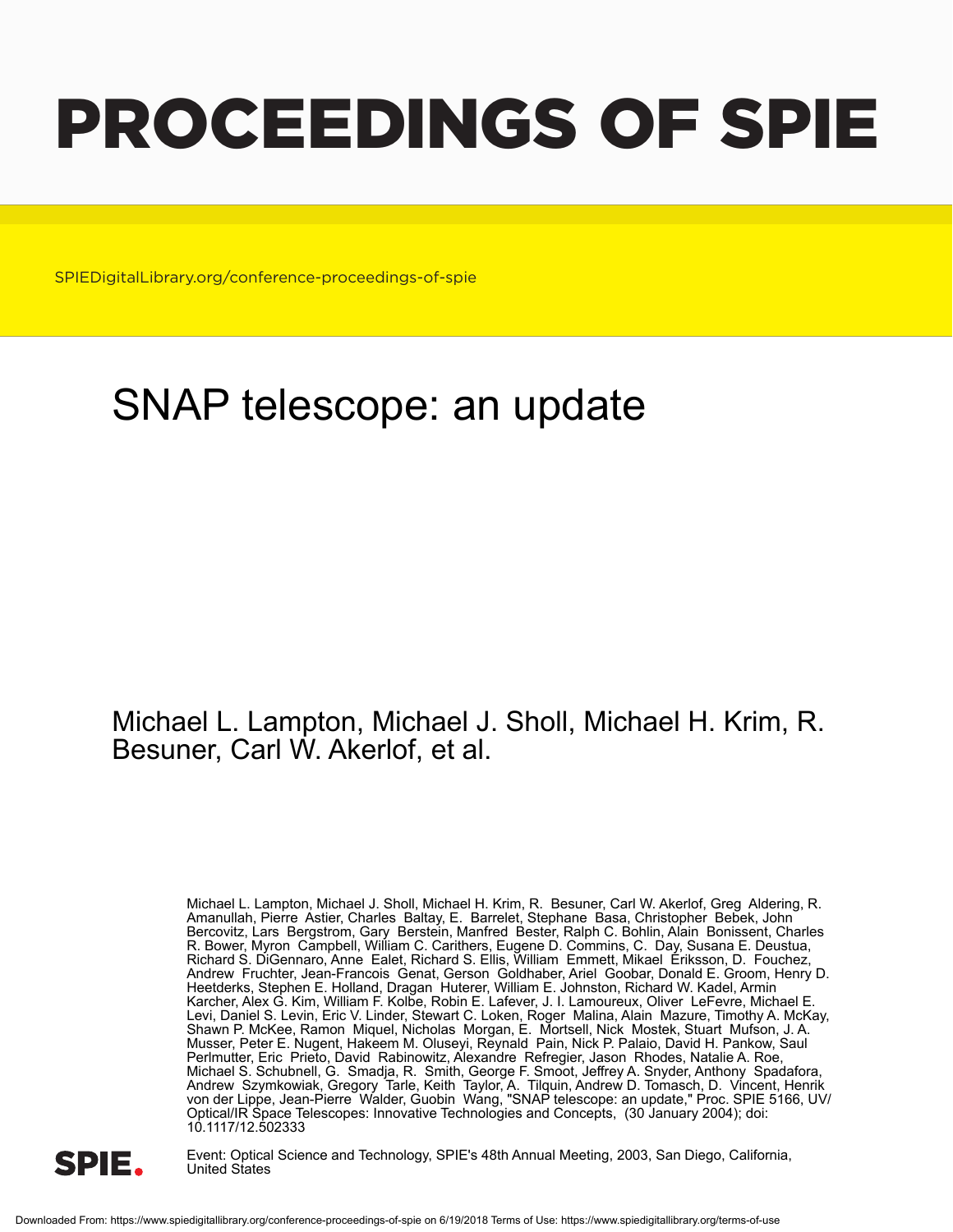### **SNAP Telescope: an Update**

M.Lampton<sup>f</sup>, M.Sholl<sup>f</sup>, M.Krim<sup>s</sup>, R.Besuner<sup>r</sup>, C.Akerlof<sup>b</sup>, G.Aldering<sup>a</sup>, R.Amanullah<sup>c</sup>, P.Astier<sup>d</sup>, C.Baltay<sup>q</sup>, E.Barrelet<sup>d</sup>, S.Basa<sup>m</sup>, C.Bebek<sup>a</sup>, J.Bercovitz<sup>a</sup>, L.Bergstrom<sup>c</sup>, G.Berstein<sup>e</sup>, M.Bester<sup>f</sup>, R.Bohlin<sup>k</sup>, A.Bonissent<sup>m</sup>, C.Bower<sup>h</sup>, M.Campbell<sup>b</sup>, W.Carithers<sup>a</sup>, E.Commins<sup>f</sup>, C.Day<sup>a</sup>, S.Deustua<sup>i</sup>, R.DiGennaro<sup>a</sup>, A.Ealet<sup>m</sup>, R.Ellis<sup>j</sup>, W.Emmett<sup>q</sup>, M.Eriksson<sup>c</sup>, D.Fouchez<sup>m</sup>, A.Fruchter<sup>k</sup>, J-F.Genat<sup>d</sup>, G.Goldhaber<sup>a</sup>, A.Goobar<sup>c</sup>, D.Groom<sup>a</sup>, H.Heetderks<sup>f</sup>, S.Holland<sup>a</sup>, D.Huterer<sup>a</sup>, W.Johnston<sup>a</sup>, R.Kadel<sup>a</sup>, A.Karcher<sup>a</sup>, A.Kim<sup>a</sup>, W.Kolbe<sup>a</sup>, R.Lafever<sup>a</sup>, J.Lamoureaux<sup>a</sup>, O.Lefevre<sup>a</sup>, M.Levi<sup>a</sup>, D.Levin<sup>b</sup>, E.Linder<sup>a</sup>, S.Loken<sup>a</sup>, R.Malina<sup>m</sup>, A.Mazure<sup>m</sup>, T.McKay<sup>b</sup>, S.McKee<sup>b</sup>, R.Miquel<sup>a</sup>, N.Morgan<sup>q</sup>, E.Mortsell<sup>c</sup>, N.Mostek<sup>h</sup>, S.Mufson<sup>h</sup>, J.Musser<sup>h</sup>, P.Nugent<sup>a</sup>, H.Oluseyi<sup>a</sup>, R.Pain<sup>d</sup>, N.Palaio<sup>a</sup>, D.Pankow<sup>f</sup>, S.Perlmutter<sup>a</sup>, E.Prieto<sup>m</sup>, D.Rabinowitz<sup>q</sup>, A.Refregier<sup>i</sup>, J.Rhodes<sup>i</sup>, N. Roe<sup>a</sup>, M.Schubnell<sup>b</sup>, G.Smadja<sup>m</sup>, R.Smith<sup>j</sup>, G.Smoot<sup>a</sup>, J.Snyder<sup>q</sup>, A.Spadafora<sup>a</sup>, A.Szymkowiak<sup>q</sup>, G.Tarle<sup>b</sup>, K.Taylor<sup>j</sup>, A.Tilquin<sup>m</sup>, A.Tomasch<sup>b</sup>, D.Vincent<sup>g</sup>, H.von der Lippe<sup>a</sup>, J-P.Walder<sup>a</sup>, G.Wang<sup>a</sup>

 a Lawrence Berkeley National Laboratory b University of Michigan, Ann Arbor MI, USA c University of Stockholm, Stockholm, Sweden <sup>d</sup> CNRS/IN2P3/LPNHE, Paris, France University of Pennsylvania, Philadelphia, PA USA f <sup>f</sup> University of California, Berkeley, CA USA <sup>g</sup> CNRS/IN2P3/CPPM, Marseille, France <sup>h</sup> Indiana University, Bloomington, IN, USA <sup>i</sup> American Astronomical Society, Washington, DC, USA j California Institute of Technology, Pasadena, CA, USA <sup>k</sup> Space Telescope Science Institute, Baltimore, MD, USA <sup>1</sup> Case Western Reserve University, Cleveland, OH,USA m CNRS/INSU/LAM, Marseille, France <sup>n</sup> Cambridge University, Cambridge UK<br><sup>0</sup> NASA Goddard Space Elight Conter Greenbet N <sup>o</sup> NASA Goddard Space Flight Center, Greenbelt MD, USA <sup>p</sup> CNRS/IN2PL, Lyon, France <sup>q</sup> Yale University, New Haven, CT, USA Robert Besuner Consulting, Madera CA, USA s Michael Krim Consulting, Trumbull CT, USA

#### **ABSTRACT**

We present the baseline telescope design for the telescope for the SuperNova/Acceleration Probe (SNAP) space mission. SNAP's purpose is to determine expansion history of the Universe by measuring the redshifts, magnitudes, and spectral classifications of thousands of supernovae with unprecedented accuracy. Discovering and measuring these supernovae demand both a wide optical field and a high sensitivity throughout the visible and near IR wavebands. We have adopted the annular-field three-mirror anastigmat (TMA) telescope configuration, whose classical aberrations (including chromatic) are zero. We show a preliminary optmechanical design that includes important features for stray light control and on-orbit adjustment and alignment of the optics. We briefly discuss stray light and tolerance issues, and present a preliminary wavefront error budget for the SNAP Telescope. We conclude by describing some of the design tasks being carried out during the current SNAP research and development phase.

**Keywords:** three-mirror telescopes, space astronomy, wide-field imaging

UV/Optical/IR Space Telescopes: Innovative Technologies and Concepts, edited by Howard A. MacEwen, Proceedings of SPIE Vol. 5166 (SPIE, Bellingham, WA, 2004) · 0277-786X/04/\$15 · doi: 10.1117/12.502333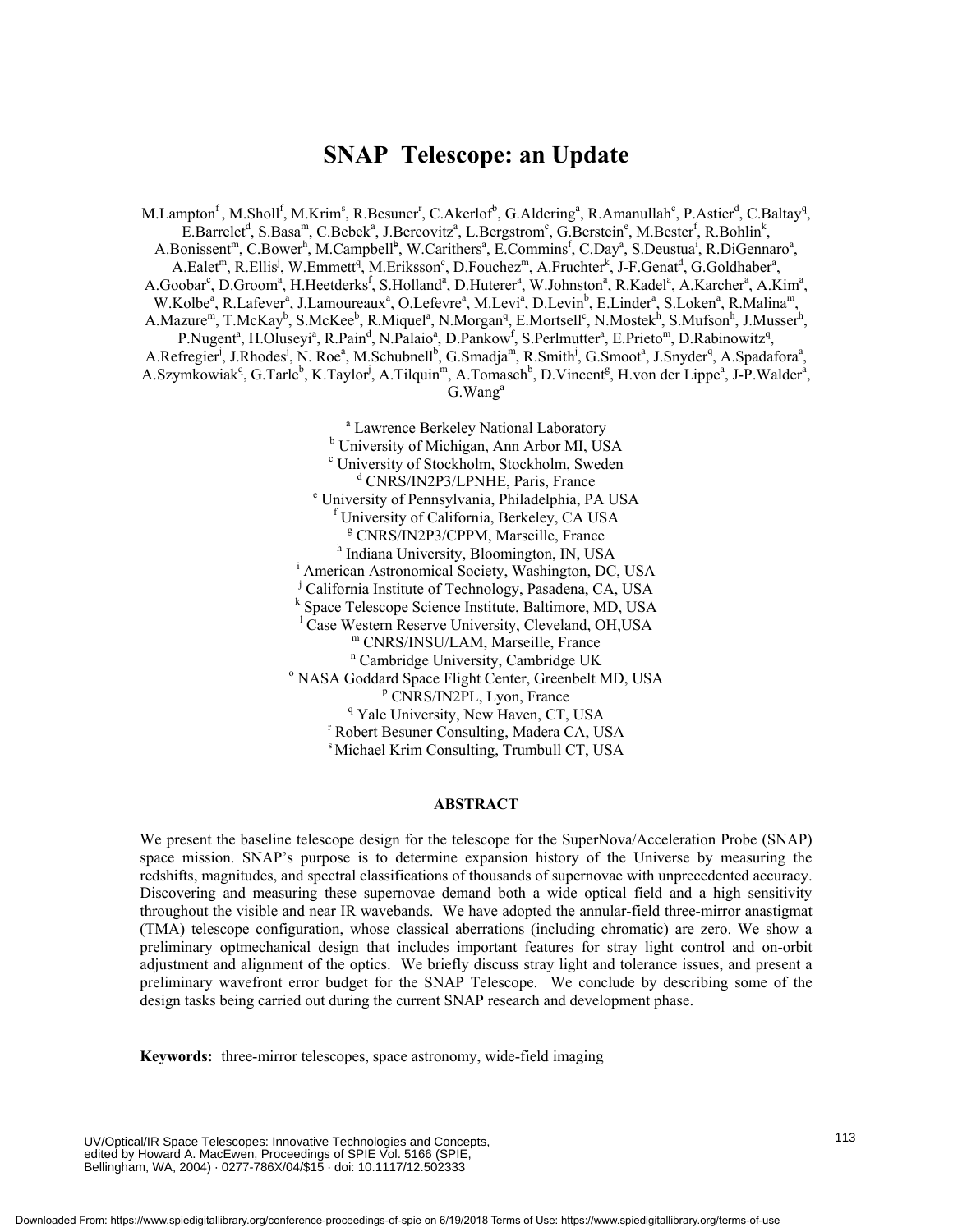#### **1. SNAP MISSION OVERVIEW**

The SuperNova/Acceleration Probe (SNAP) is a planned satellite experiment designed to precisely measure the expansion history of the universe. The experiment is motivated by the remarkable discovery of an accelerating expansion rate<sup>1,2</sup>. This acceleration suggests that the universe contains some form of dark energy, which can be modeled by its equation of state at the present epoch  $w_0$  and its rate of change with redshift w'. To effectively test models of the expansion, it is essential to compare accurate observational data against model predictions of the expansion rate as a function of lookback time, or equivalently as a function of redshift. Type Ia supernovae populate the observable universe and serve as accurately standardizable candles. Each measured supernova furnishes a redshift and a peak magnitude. The redshift is a measure of the expansion of the universe between its epoch and the present, while the peak magnitude is a measure of the elapsed time since the supernova event. Properly calibrated and sorted into systematic classes, a collection of a few thousand such supernovae spanning the redshift range  $0.1 < z < 1.7$ will provide important new constraints on models of the universe and the dark energy that it contains. Independent constraints on the evolution of the universe can be obtained from the observation of weak gravitational lensing of background galaxies by foreground mass concentrations; accordingly weak lensing studies are also part of the SNAP investigation. Descriptions of the mission and its science are presented at the SNAP home page, http://snap.lbl.gov, and elsewhere in the literature.<sup>3,4,5</sup> The SNAP telescope design and status was summarized in an earlier report by Lampton et al.<sup>6</sup> Here, we briefly review that baseline design and describe the ongoing work planning the manufacture and test of the telescope.



Fig. 1: Cutaway view of SNAP. The entire telescope attaches to the spacecraft structure at right by means of structural bipods. The outer baffle also attaches to the spacecraft structure by means of its separate supporting struts. A hinged split door, shown open in light gray, protects the cleanliness of the optics until on-orbit commissioning begins. Solar panels are fixed to the sunward side of the spacecraft (underside in this illustration) and are not deployed. A large thermal radiator on the antisunward side provides passive cooling for the detector cryostat (upper right). The cryostat carries 72 image sensors for multiband survey work and a low-dispersion spectrometer for targeted follow-up.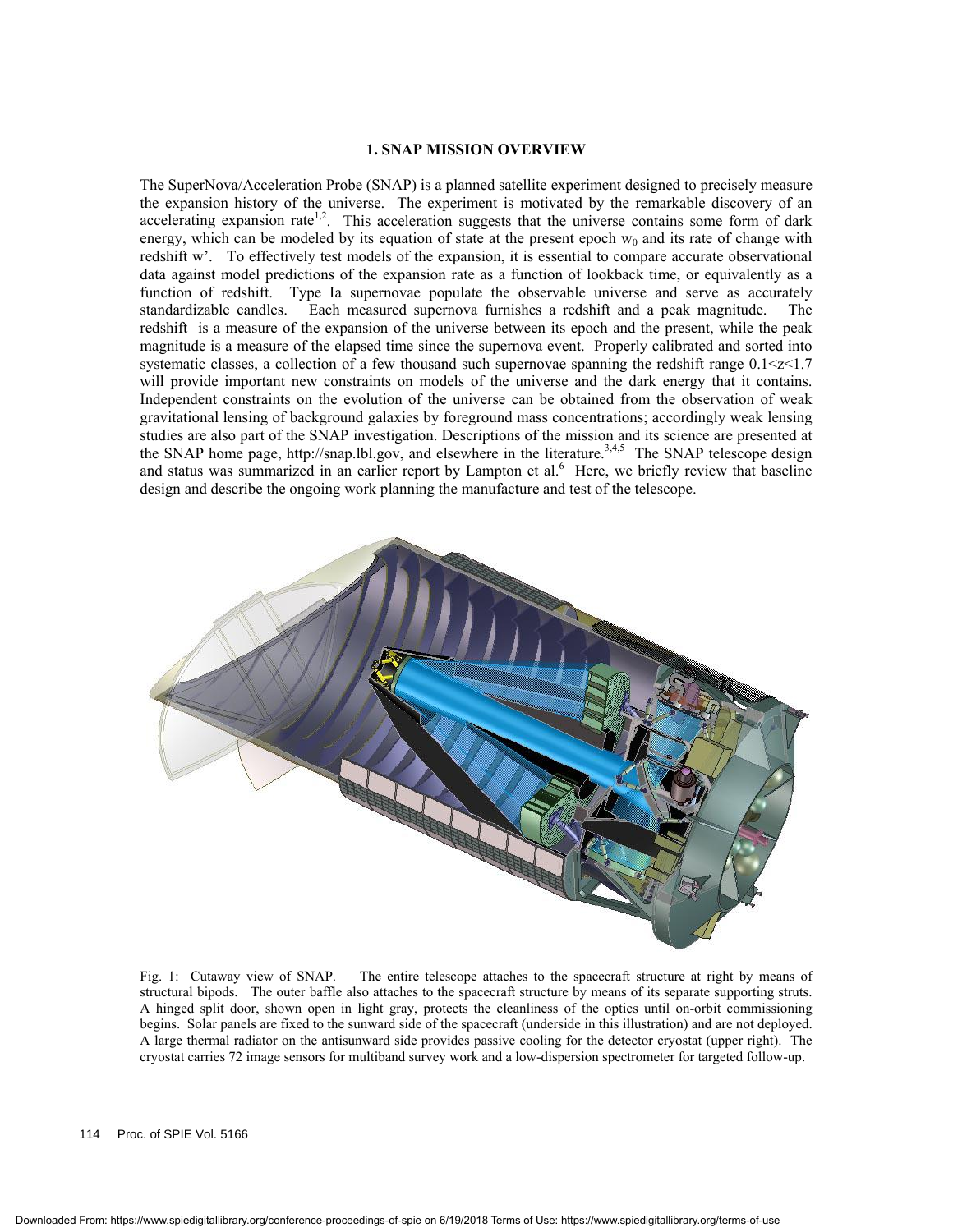#### **2. MISSION REQUIREMENTS**

Since SNAP's inception in 1999 a variety of mission scenarios have been explored to discover what combinations of sky survey area, telescope aperture, wavelength coverage, and observing plan yield the best distribution of supernovae in the sense of optimizing constraints on parameters that describe the expansion history of the universe. From these simulations a consistent "reference model" has emerged. Its characteristics are summarized in Table 1.

| Wavelength range                         | $0.35$ to 1.7 microns |
|------------------------------------------|-----------------------|
| Telescope aperture                       | 2.0 meters            |
| Working field of view                    | 0.7 square degrees    |
| Survey field size                        | 15 square degrees     |
| Field revisit period                     | 4 days                |
| Fraction of observing time, survey       | 60%                   |
| Fraction of observing time, spectroscopy | 40%                   |

In support of this model we have studied a variety of mission operational scenarios. A mission description has evolved that delivers the resources needed to accommodate the reference model, including considerations of passive thermal design, stray light from the Sun and the Earth, survey field visibility throughout the orbit and throughout the year, orbit stability and accessibility, detector pixel sizes, focal length, sky coverage, and many other practical factors and constraints summarized in Table 2.

| Orbit perigee, apogee        | $2.6 \times 24.9$ Re geocentric         |
|------------------------------|-----------------------------------------|
| Orbit period                 | $3.00$ days                             |
| Orbit inclination            | coplanar with moon                      |
| Telescope aperture and speed | 2 meters; f/1.25 primary, f/10.83 final |
| Effective focal length       | $21.66$ meters                          |
| Field of view size           | 1.5 deg diameter annulus                |
| Angle between view and sun   | 70 to 110 degrees                       |
| Survey regions               | near N and/or S ecliptic poles          |
| Overall observatory length   | 6 meters                                |
| Optical telescope length     | $\sim$ 3 meters                         |
| Overall observatory mass     | 1600kg                                  |
| Detectors, visible           | silicon CCDs, 10.5 um pixels            |
| Detectors, NIR               | HgCdTe arrays, 18 um pixels             |

#### **3. MISSION EXECUTION PLAN**

We have identified two primary science survey fields. These are located near the north and south ecliptic poles where natural Zodiacal light is minimized for best near IR sensitivity and for visibility throughout the year owing to the nearly constant angle between the target field and the sun. In a high Earth orbit, a low orbital inclination serves to keep the Earth and moon also nearly at right angles to our view direction. We utilize this viewing geometry in several ways. First, the solar panels can be rigidly body-mounted on the sunward side of the spacecraft, which avoids the cost, failure modes, and structural flexibility of deployed panels. Second, the passive cooling radiator can be rigidly located on the antisunward side of the spacecraft, in permanent shadow. Third, the stray light baffling can be optimized for a limited range of solar roll and elevation angles, and for a limited range of Earth elevation angles. We plan to have the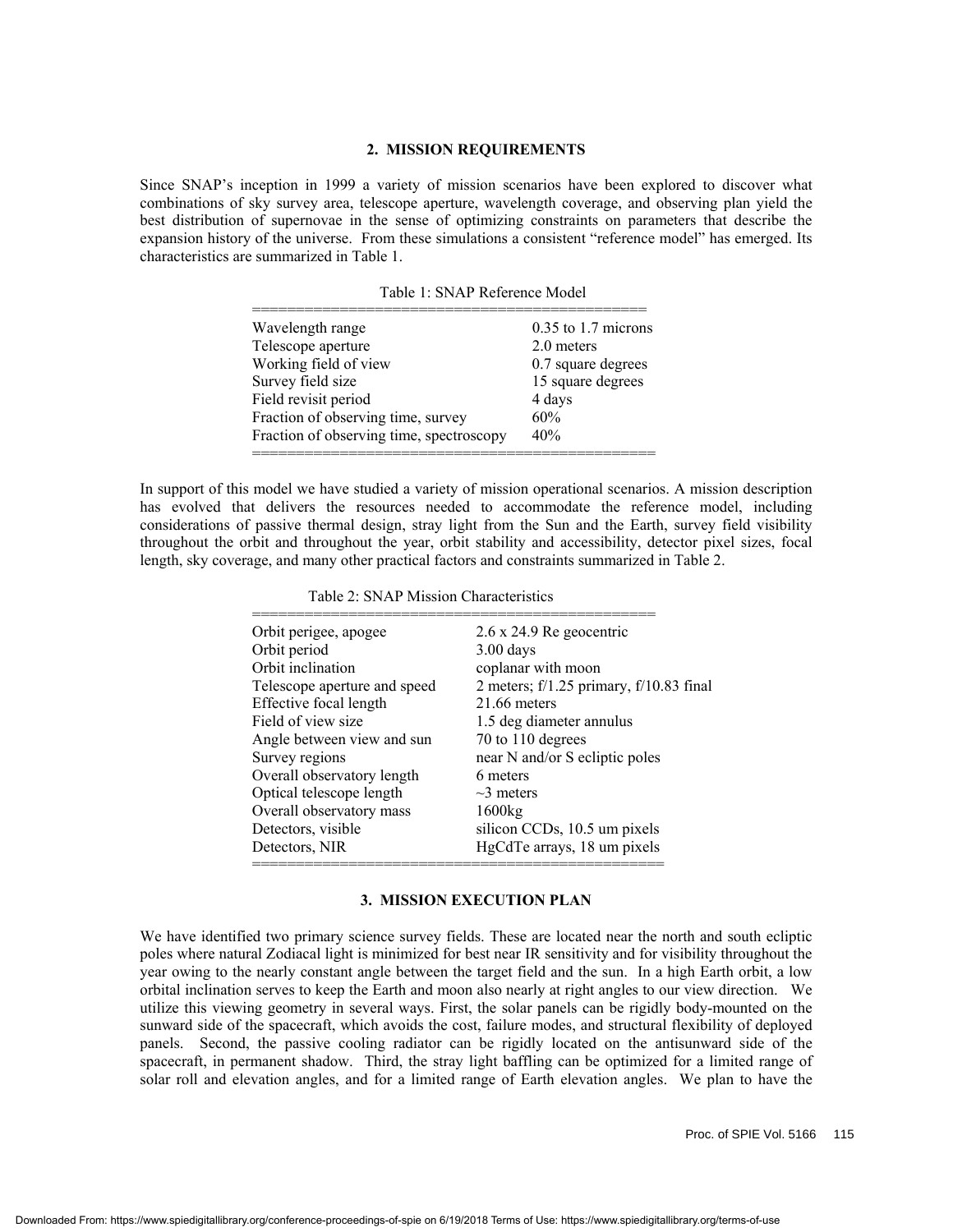spacecraft perform 90 degree roll maneuvers every 3 months during the mission to keep up with the mean ecliptic longitude of the sun. The detector array has a 90 degree roll symmetry that allows its photometric data acquisition to continue from season to season.

The mission will be conducted by repeatedly scanning a 7.5 square degree zone near the north ecliptic pole for a 16 month period, and later conducting a similar study near the south ecliptic pole. During each study, scans will repeat with a four day cadence. Each scan will provide photometry in nine bands spanning the visible and near IR for all objects in the zone down to a faint magnitude limit of about AB=27.5. In this way, the light curve for each detected supernova will be determined in order to provide magnitude and classification data. During each four day period, time will also be taken to perform follow-up spectroscopy on each detected supernova near its maximum light to determine its redshift and obtain further classification data. To carry out these measurements, two instruments share a common focal plane. First, a large passively cooled multiband imager with approximately 600 million pixels occupies most of the focal plane area; this is described by Lampton et al<sup>7</sup> and Bebek et al<sup>8</sup>. Follow-up spectroscopy on selected targets is conducted using a high-efficiency low-dispersion spectrometer equipped with an integral field unit described by Ealet et al<sup>9</sup>.

#### **4. OPTICAL CONFIGURATION**

The SNAP mission requires a telescope that provides a wide field of view with diffraction limited imaging performance, yet it must deliver a long focal length and a flat achromatic image surface within a short overall length to fit within the allowed payload envelope. To achieve a focal length of 22 meters within a package length of 3 meters demands a telephoto ratio of about 1/7. These combined requirements are not met by conventional telescope designs such as the Cassegrain, Ritchey-Chretien, Paul-Baker, etc (for a detailed discussion see Lampton et al<sup>6</sup>), but are easily met by the three-mirror anastigmat (TMA) configuration developed by Korsch<sup>10</sup>. In particular we adopt Korsch's on-axis annular-field configuration which uses a flat folding mirror that rotates the final focal surface away from the primary mirror axis, placing it to one side, thereby allowing free access to a large focal plane instrument. In this side location the detector is moved away from the primary optical axis so that the detector no longer blocks any secondary light. For SNAP such an advantage is mandatory since our detector is larger than our secondary mirror. This configuration also provides a natural way to obtain passive detector cooling, since one side of the telescope will always face the antisunward direction. A schematic view is shown in Figure 2.



Fig. 2: Schematic SNAP optics layout. The entrance pupil is defined by the primary mirror. A field stop is located behind the primary mirror (small vertical marks) for stray light control. The exit pupil is at the folding mirror.

A specific baseline optical configuration has been developed by ray tracing a generalized TMA with the design parameters chosen by a nonlinear least squares method. In this way a specific target focal length and working field size can be specified, and alternative designs can be compared. The design parameters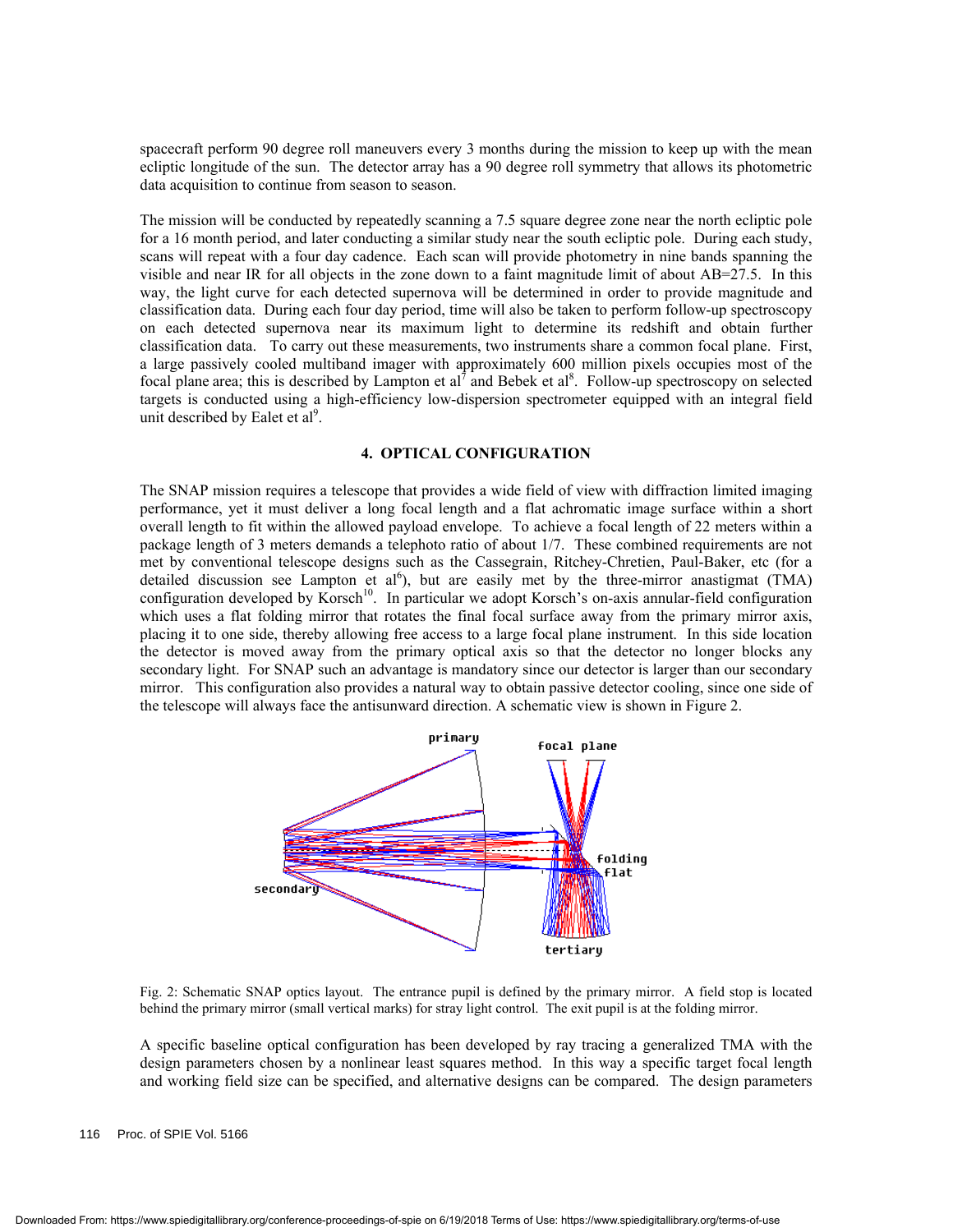that control the aberrations are the three powered mirror curvatures, the three conic constants, and the three spacings (primary to secondary, secondary to tertiary, and tertiary to focal plane). These nine parameters are adjustable, subject to several constraints. The effective focal length (EFL), the primary aperture, and the focal plane diameter we regard as given. The element spacings and the consequent locations of the field stop and the exit pupil have to be carefully managed to achieve a satisfactory package and to place the exit pupil within the central hole of the folding mirror. The mirrors are pure conic sections of revolution having no polynomial or cylinder terms. Full details, along with spot diagrams and other diagnostics, are listed in Lampton et al<sup>6</sup>. The optical system and its performance are summarized in Tables 3 and 4.

| Taon J. Obuda Tigalibuon |                    |                    |              |             |            |            |
|--------------------------|--------------------|--------------------|--------------|-------------|------------|------------|
|                          | Diameter.          | Central hole,      | Curvature,   | Asphericity | Xlocation, | Zlocation, |
|                          | meters             | meters             | recip meters |             | meters     | meters     |
| Primary                  | 2.00               | 0.5                | $-0.2037466$ | $-0.981128$ |            |            |
| Secondary                | 0.45               | none               | $-0.9099607$ | $-1.847493$ |            | $-2.00$    |
| Folding flat             | $0.66 \times 0.45$ | $0.19 \times 0.12$ |              |             |            | $+0.91$    |
| Tertiarv                 | 0.68               | none               | $-0.7112388$ | $-0.599000$ | $-0.87$    | $+0.91$    |
| Focal plane              | 0.567              | 0.258              |              |             | $+0.9$     | $+0.91$    |

Table 3: Optical Prescription

Table 4: Telescope Parameters Summary

| Focal Length        | 21.66 meters                       |
|---------------------|------------------------------------|
| Aperture            | 2.0 meters                         |
| Final focal ratio   | f/10.83                            |
| Optical field       | Annular, 6 to 13 mrad; 1.37 sq deg |
| RMS geometric blur  | 2.8 microns, average 1 dimension   |
| Central obstruction | 16% area when fully baffled        |
| Vane obstruction    | 4% area, tripod or quadrupod       |

The departure of any surface from its nominal mathematical conic section, or the misplacement or misorientation of any of the surfaces, causes a wavefront error and a degraded image quality. One measure of this degradation is the telescope's Strehl ratio, which is the peak monochromatic image irradiance divided by the theoretical peak irradiance for the ideal diffraction limited image. Strehl ratio can be converted into RMS wavefront error (RMS WFE) through Marechal's relation. To achieve a system Strehl ratio of 0.77 at 0.633 microns wavelength, the total WFE must be kept to about 50 nm rms. This allowed WFE can be apportioned into individual contributions for planning purposes. A very preliminary apportionment is listed in Table 5.

|  | Table 5: Wavefront Error Budget |
|--|---------------------------------|
|--|---------------------------------|

| <b>Optical Element</b> | Manufacturing  | Mount       | Misalignment | Long-term | Gravity      |
|------------------------|----------------|-------------|--------------|-----------|--------------|
|                        | (Figure) Error | Distortions | (nm)         | Stability | Release (nm) |
|                        | (nm)           | (nm)        |              | (nm)      |              |
| Primary                | 20             |             |              | 10        | 20           |
| Secondary              |                |             | 15           | 10        | 10           |
| Fold Mirror            | 12             |             | --           | --        |              |
| Tertiary               | 15             |             |              |           |              |
| <b>Structure</b>       | --             | $-$         | --           | $-$       |              |
| Root Sum Square (RSS)  | 31.5           | 15.1        | 17.2         | 16.5      | 24.5         |

| Margin (nm)        |      |
|--------------------|------|
| Total RSS (nm)     | 511  |
| Strehl, at 0.633µm | 0.77 |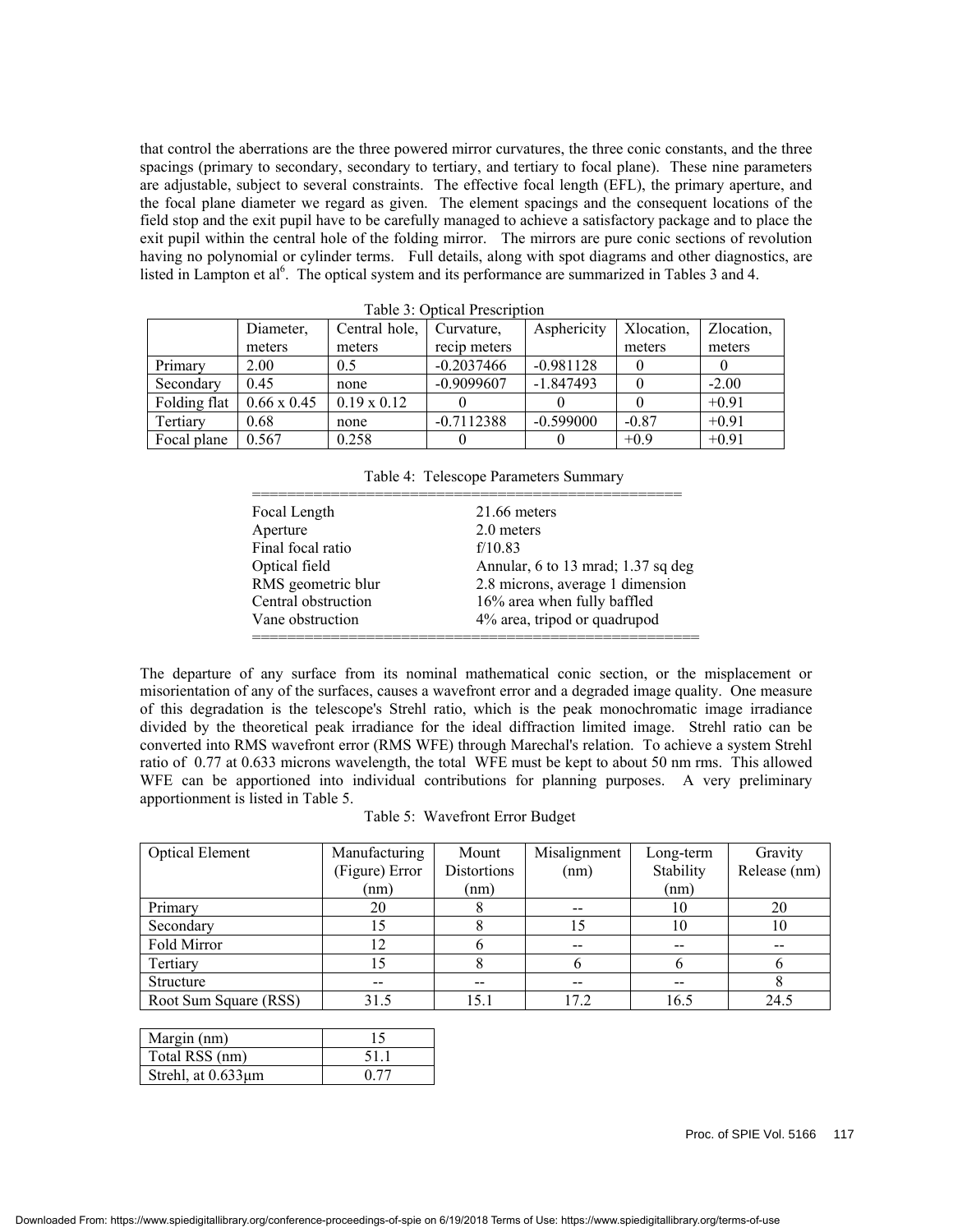Table 5 details an apportionment of Optical Path Difference (OPD) errors for various elements of the SNAP telescope. OPD errors are measured in the pupil plane as Root Mean Square (RMS) deviations from ideal produced by various error contributors. Manufacturing (figure) error is the deviation between the asmanufactured primary mirror surface figure, and the optical prescription, multiplied by two to account for the doubling effect of the mirrors. Mount distortions are produced by clamping loads, material dissimilarities (thermal and mechanical), misalignment-induced torque, and other physical effects of the glass-structure mounting hardware. Misalignment refers to OPD errors produced by non-ideal positioning of a given optical element; they do not have a one to one relationship with mechanical tolerances. Only OPD errors which cannot be corrected via motion of the secondary hexapod are considered. Long-term stability refers primarily to the effects of thermal distortion, but includes any long-timescale structural changes. Gravity release terms are those effects not removed or by gravity unloaders during optical testing.

The image quality of the telescope is driven in part by the SNR requirement, and also by the potential systematic supernova spectrum contamination by unwanted light from the supernova host galaxy. We have presently baselined a system Strehl ratio of 0.90 at one micron wavelength, corresponding to an RMS wavefront error (WFE) of 51 nm, or a Strehl ratio of 0.77 at the commonly used test wavelength of 0.633 microns. Diffraction, aberrations, and mirror surface figure are but three contributors to the overall system image quality, discussed more fully below.

#### **5. SYSTEM LEVEL PERFORMANCE**

The optical performance is but one of the factors that control the recovered image quality and the resulting photometric signal to noise ratio. The SNAP spacecraft and payload elements other than the telescope contribute to the image blur as well. In Figure 3 below we have summarized the principal blur contributors and compare these with our detector array pixel sizes, shown as heavy bars.



Figure 3: FWHM point-spread function estimates. Curves, bottom to top: 1: attitude control system (ACS) jitter; 2: ideal optical aberrations averaged over the annular field; 3: total optical = aberrations + diffraction; 4: optical + ACS; 5: curve 4 + silicon diffusion standard deviation  $\sigma = 4 \mu m$ . Heavy bars: pixel sizes for silicon and HgCdTe image sensors.

Figure 3 shows that, at NIR wavelengths, the major contributor to our point spread function is diffraction by the circular aperture obstructed by the central secondary mirror and baffle and by the secondary support metering structure. Expected diffraction plots were presented by Lampton et al<sup>6</sup>. At visible wavelengths the situation is more complicated. Electron-hole diffusion in the fully-depleted high resistivity silicon CCD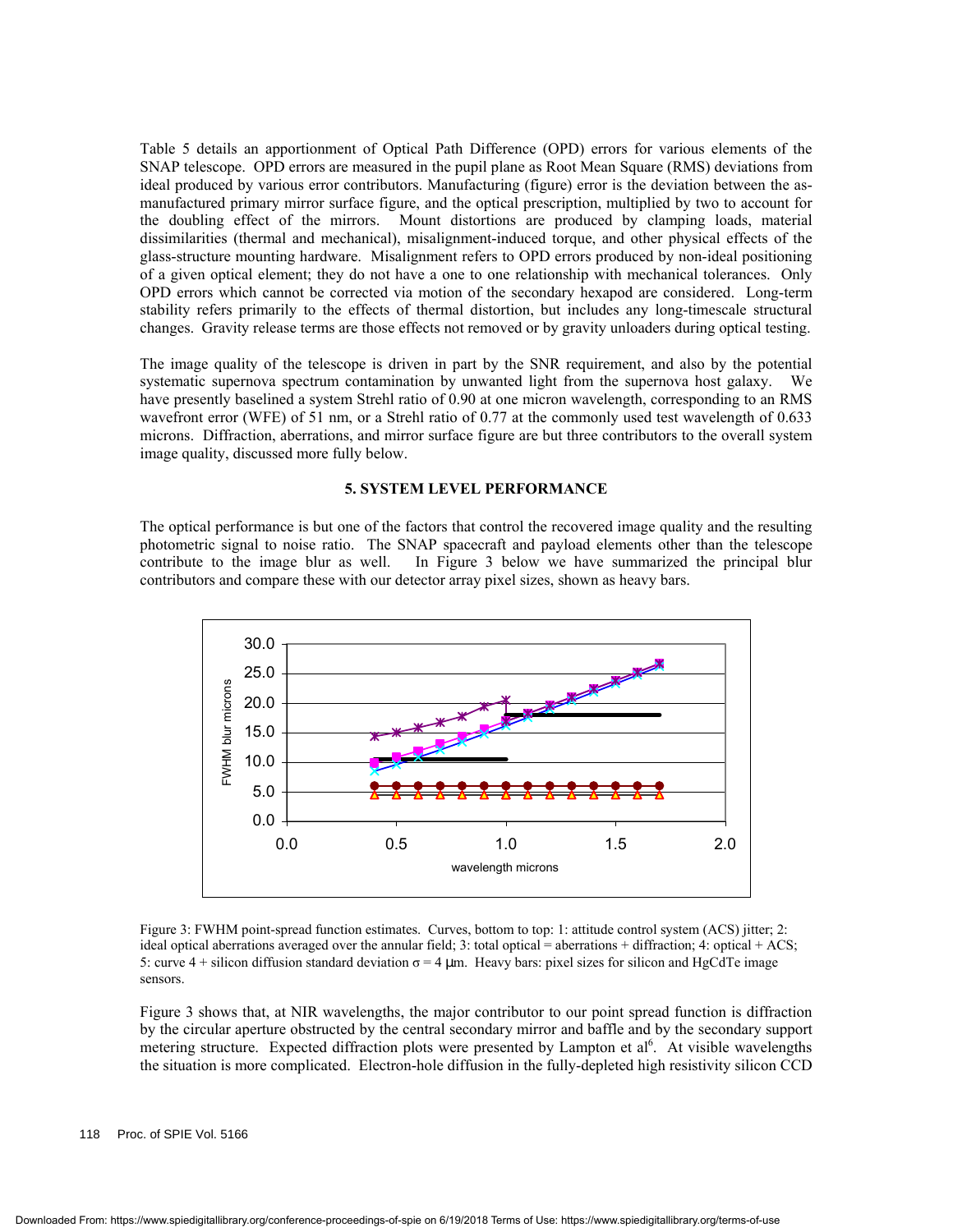detectors is presently the major term, and optimizing these sensors is a major element of the continuing R&D effort (Bebek et al, this conference).

In order that the signal-to-noise ratio for photometry not be degraded by the pixel response function, the pixel size should be comparable to or smaller than the total FWHM of the stellar images, plotted above. The use of smaller pixel sizes in the silicon band and larger pixels for the NIR clearly helps us satisfy this consideration. Precision photometry also requires sampling the image at least twice per FWHM. This will be achieved by  $2x^2$  dithering. Bernstein<sup>11</sup> demonstrates that a pixel scale near the FWHM, with dithering, optimizes the speed of a photometric survey when detector or telemetry costs place limits on the number of pixels in the focal plane.

For precision image reconstruction, it is important to sample the image at a sufficiently high spatial frequency that essentially all the power in the image is resolved. The traditional sampling rule, based on Nyquist's theorem for band-limited data, is that two samples per cycle at the cutoff frequency are required to reconstruct the data without aliasing. With SNAP, the various blur contributors discussed above act to attenuate the high frequency spatial image power, in addition to the standard pupil-diffraction modulation transfer curve whose cutoff period is λ\*fnumber. Undersampling, dithering, cosmic ray hits, and many other effects are included in the exposure time calculator developed by Bernstein<sup>11</sup>. The pixel sizes that optimize our SNR are clearly somewhat larger than would be chosen for ideal image reconstruction, but the 2x2 dithering recovers the Nyquist sampling rate over most of the wavelength range

#### **6. STRAY LIGHT**

Because SNAP is in nearly perpetual sunlight, and is often illuminated by the full Earth as well, the control of stray light has been a continuing effort. Our goal is to keep all stray light sources far below the natural Zodiacal irradiance level as seen at the focal plane. Our primary concerns are:

- sunlight diffracted around the forward outer baffle edge
- earthshine illuminating the interior of the outer baffle
- off-axis starlight scattering at primary mirror
- light leaks into baffle, aft metering structure, thermal radiator, etc



To deal with this first issue will require two successive diffracting edges, with the second lying in the shadow of the first, to yield sufficient attenuation. To handle the second issue we anticipate that the use of inclined baffle blades whose upper surfaces (those that view deep space) are illuminated by the full Earth but whose lower surfaces (those visible to the primary mirror) cannot be directly illuminated by any exterior source. A comprehensive stray light budget is being constructed and will be tracked to guide decisions about the choice of absorbing coatings for the baffle surfaces.

Fig. 4: Schematic treatment of the outer baffle interior vane arrangement. Sunlight is incident from the left, where the height of the baffle and its angled forward edge maintains the baffle interior in darkness. Earthshine is at times incident from the right, however, and therefore the vane angles require particular attention so that the lower vane surfaces (those visible to the primary mirror) are not illuminated by the Earth.

Proc. of SPIE Vol. 5166 119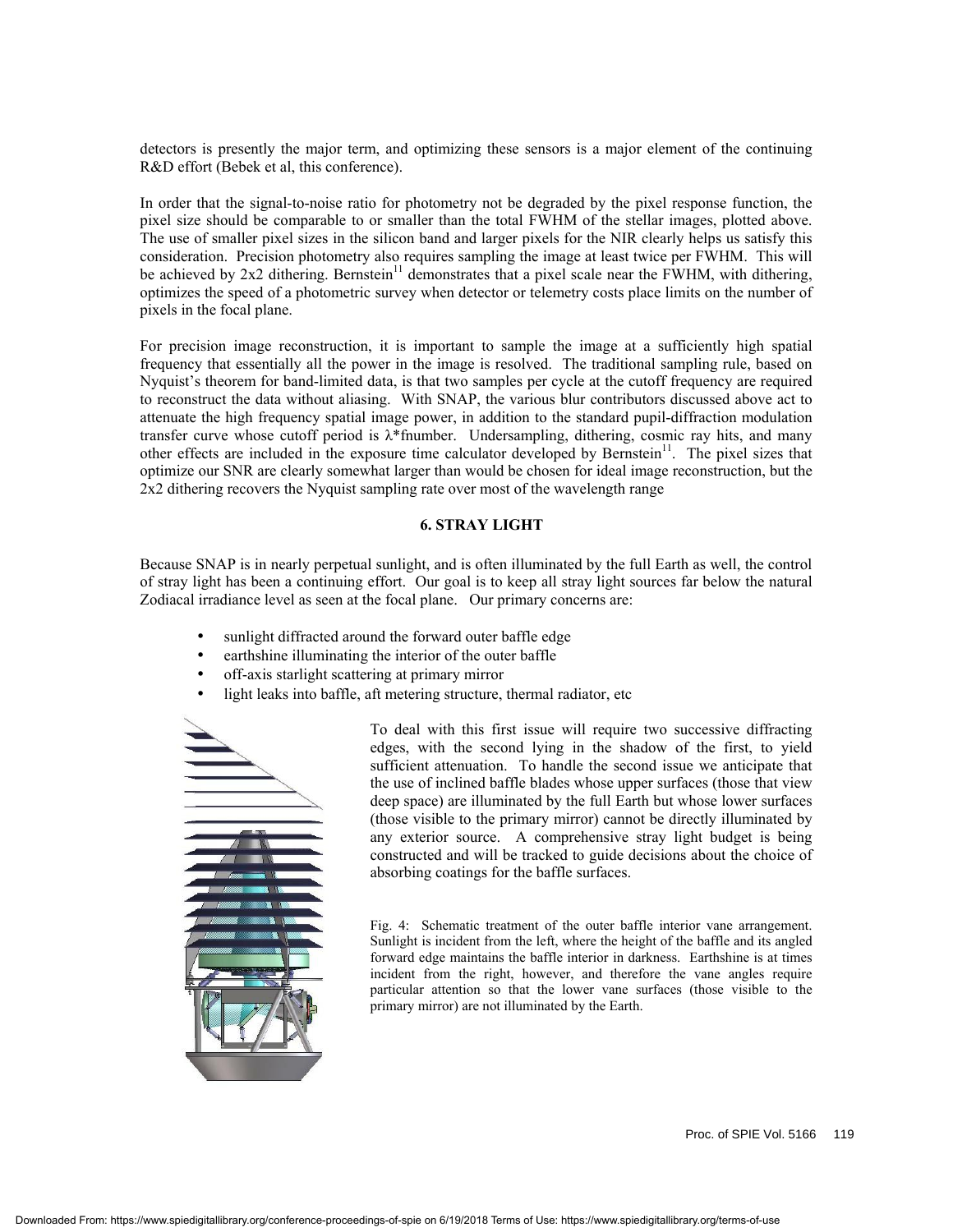#### **7. MECHANICAL CONFIGURATION**

For a space mission it is vital to create a mechanical configuration that provides an extremely stable metering structure that maintains the optical element alignment during ground testing, launch, and orbit operations. The concept adopted for SNAP is a modular one comprising three individually manufactured and verified structural subassemblies that will be brought together during spacecraft/payload integration: a stiff low-precision outer baffle cylinder carrying the exterior solar panels and extensive thermal insulation; a stiff low-precision spacecraft bus structure that carries antennas, batteries, and other major spacecraft support components; and a very stiff deterministic and highly stable telescope structure comprising carbon-fiber metering elements, the kinematically-mounted mirrors, the instrumentation suite, and its own thermal control system. Fig. 5 shows details of the secondary and tertiary metering structures.



Fig. 5: Telescope metering structure (carbon fiber, shown in dark gray) provides precision control of optical element spacings and orientations. Forward of the primary mirror, the secondary is supported on adjusters within the secondary baffle. Aft of the primary mirror, the tertiary metering structure supports the folding flat, the tertiary, and the focal plane instrumentation. The passive radiator at top is thermally but not structurally linked to the focal plane instrumentation.

Space-proven optical mirror technology is largely based on two approaches: open-back Schott Zerodur glass-ceramic material and Corning ultra-low expansion ULE glass closed-back honeycomb structure. For SNAP either technology has sufficiently low coefficient of thermal expansion and sufficiently well proven lightweight manufacturing techniques. Studies are underway exploring the detailed fabrication and test flows using either process. Alternative materials, including various formulations of silicon carbide, are under study for other space missions and may prove to be competitive for SNAP. We plan to build in a thermal control system that maintains the mirrors within a few degrees C of the temperature at which their acceptance testing was performed.

We anticipate the need to perform on-orbit focusing and alignment based on ground analysis of the downlinked image quality. Owing to the fast  $(f/1.25)$  primary mirror, the location of the secondary mirror is critical, particularly in piston. We plan to include a five-axis motorized a hexapod or other multi-axis positioner into the secondary support structure. The tertiary mirror and folding flat are far less critical but it may nonetheless be advantageous to motorize these mirror positioners also, at least for use in ground alignment.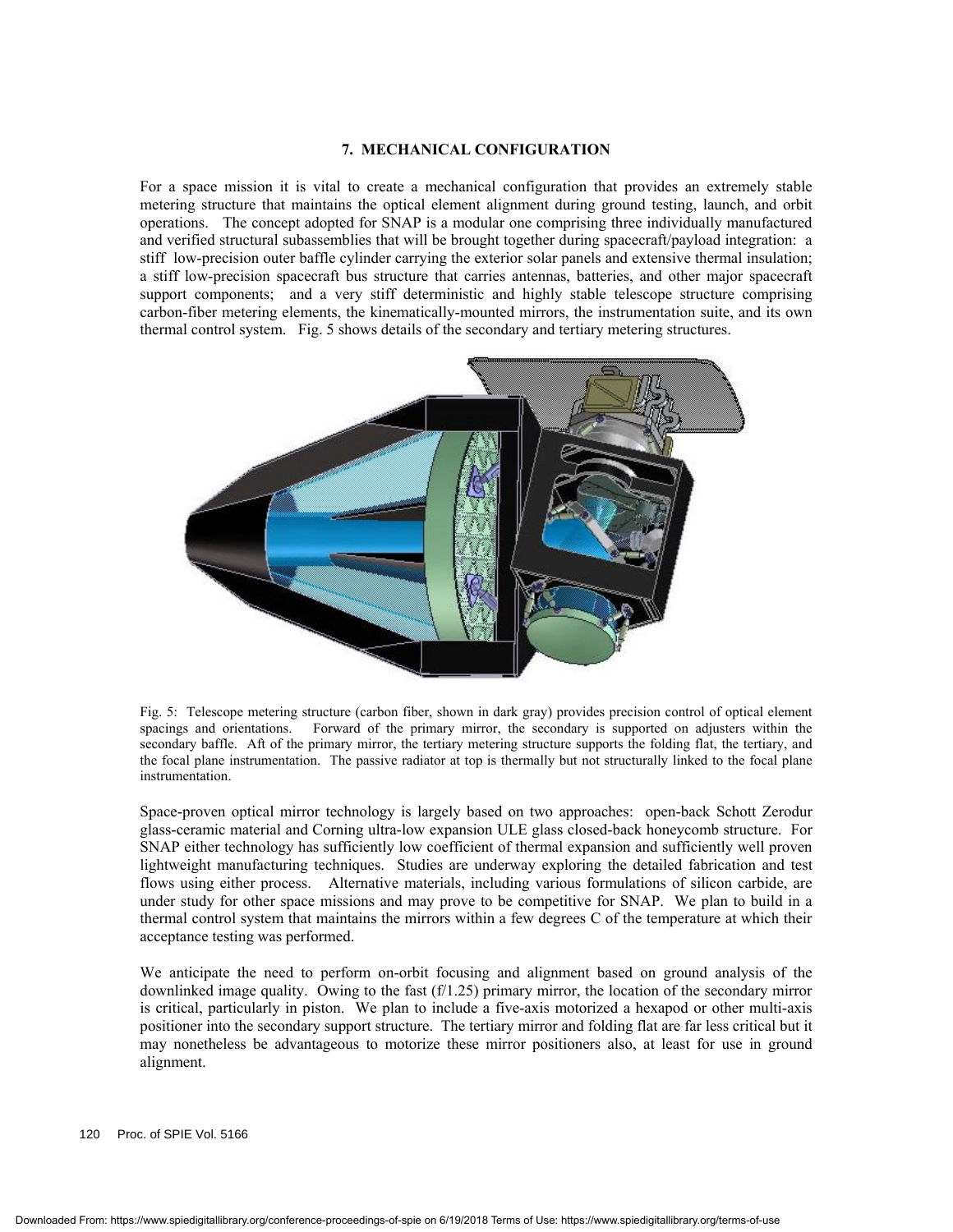#### **8. INTEGRATION AND TEST PLAN**

We envision the assembly, integration, and testing of the SNAP telescope proceeding through a sequence of stages: the separate telescope optical and mechanical components are individually tested, and then integrated into an OTA which is subjected to further tests to verify its behavior under 1-G conditions and to predict its performance in a zero gravity environment. The buildup of the entire payload continues with the addition of the science cryostat containing the imager and the spectrometer, the outer light baffle, and the spacecraft bus. Qualification testing involves an extended thermal vacuum test, vibration and/or acoustic testing, radio-frequency compatibility and interference tests, prior to shipment to the Cape to mate with the launcher and launch shroud.



Figure 6: Trend curves for candidate primary mirror FEM distortions in 1-G supported for vertical beam testing by three support bipods (from Besuner et al, in preparation) and with additional support points to distribute the gravity loads for figure acceptance testing. These examples are intended to contrast two alternative commercially feasible designs, namely open-back Zerodur (with realistic face and rib thicknesses) versus closed-back ULE (with more agressive lightweighting). For a thin mirror with only three supports, the inherently stiffer closed-back configuration is advantageous. However, deep mirrors on multipoint supports receive no benefit from the rear face sheet, and the inherently heavier construction of Zerodur open-back mirrors can yield excellent performance.

Proc. of SPIE Vol. 5166 121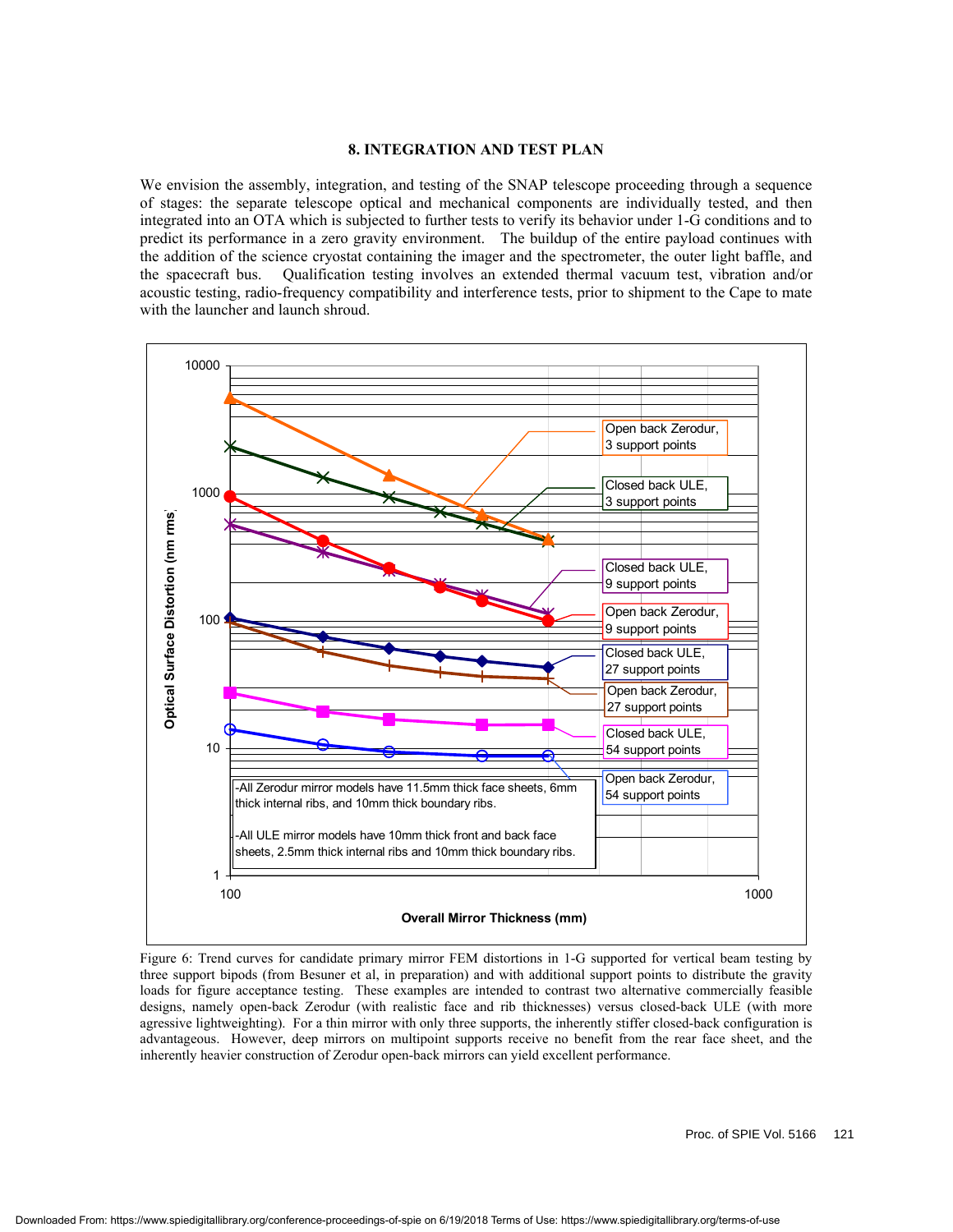Because the telescope will be tested in a one-gravity environment, it is vital to understand the figure errors of the individual mirrors under various orientations under gravity. As a start, we have compiled a variety of mirror and mirror-support deformation predictions, derived from finite-element modeling of the individual mirrors, their mounting bipods, and the precision metering structure.

The ongoing FEM studies are being used to compare prospective mirror materials, lightweighting structure features, and support alternatives. In Figure 6 we show RMS deformations for candidate two-meter aperture primary mirrors of various thicknesses manufactured from Corning ULE glass and from Schott Zerodur. The ULE group has 10mm front and rear face sheets, 2.5mm thick internal ribs and 10mm thick boundary ribs. The Zerodur group is open back with 11.5mm thick face sheets, 6mm thick internal ribs and 10mm thick boundary ribs. For comparison all have triangular isogrid cells with 294mm sides. Although the on-orbit primary support will fully kinematic to avoid deforming the mirror by creep of its strongback, during 1-gravity testing it is likely that a large number of supports will be required to demonstrate its figure. Other ongoing studies are exploring various cell sizes, rib thicknesses, and face sheets.



Figure 7: Examples of candidate secondary mirror FEM distortions in 1-G supported for vertical beam testing by three support bipods (from Besuner et al, in preparation).

In Figure 7 we show examples of RMS deformations of the secondary mirror for a variety of mirror designs, both solid and lightweighted. All examples have a common diameter of 451mm. The open-back Zerodur examples have 126mm triangular cells, 6mm thick faces and ribs. The closed back ULE examples have 6mm thick faces and various rib thicknesses. One other example is a silicon carbide mirror,